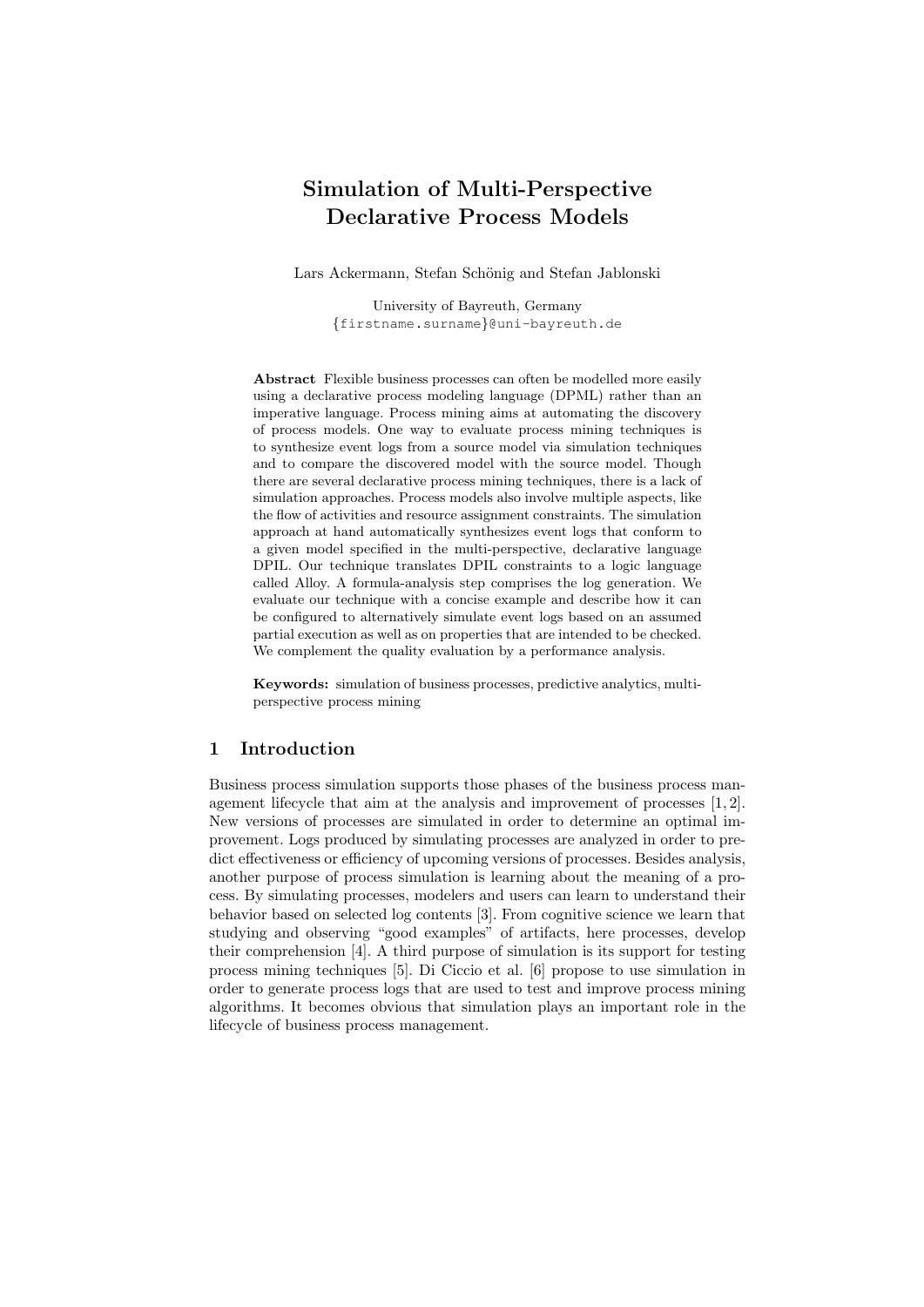

Fig. 1: Concept of Multi-Perspective Declarative Process Model Simulation

Most of the available simulation techniques are tailored towards imperative languages [6] such as BPMN. Over the last years, declarative process modeling languages (DPMLs) and declarative process discovery techniques gained more and more attraction [5, 7–13]. Imperative languages model the underlying process explicitly using flow-oriented representations. In contrast, declarative languages assume process executions which are restricted by constraints. Due to this semantic gap, simulation techniques for imperative models are not suitable for declarative models [6]. Consequently, there is a lack of simulation tools for declarative models. The approach presented in [6] is the only representative that is able to generate traces based on rules that restrict the temporal ordering and the existence of activities. The simulator and the underlying modeling language consider only control-flow constraints but no other process perspectives including organizational and data-oriented aspects [12]. To the best of our knowledge a multi-perspective declarative process simulation technique is not available.

We fill this research gap by an approach visualised in Fig. 1. It is designed to complement the control-flow-based simulation with a technique that is based on the multi-perspective Declarative Process Intermediate Language (DPIL) [12] and is able to simulate multi-perspective process models. We based our simulation technique on a transformation of DPIL rules to a logic language called Alloy [14] which was originally used for describing the structure of software systems. Alloy ships with an analyzer that is able to *exhaustively* produce unique examples and counter examples for a given Alloy model. It is possible to configure the simulator in order to produce logs with desired characteristics like size, maximum trace length, trace contents or relative to a partial process execution trace.

This paper is structured as follows: Sec. 2 provides a brief introduction into the declarative modeling paradigm and DPIL. In order to be able to follow the contribution discussed in Sec. 3 we also provide a brief description of Alloy. The evaluation is described in Sec. 4 and the paper is concluded in Sec. 5.

## 2 Background

In this section we introduce the foundations of our approach, i.e., declarative process modelling and DPIL, process simulation and process mining.

#### 2.1 Multi-Perspective Declarative Process Modeling with DPIL

Research has shown that DPMLs are able to cope with a high degree of flexibility [8]. The basic idea is that, without modeling anything, "everything is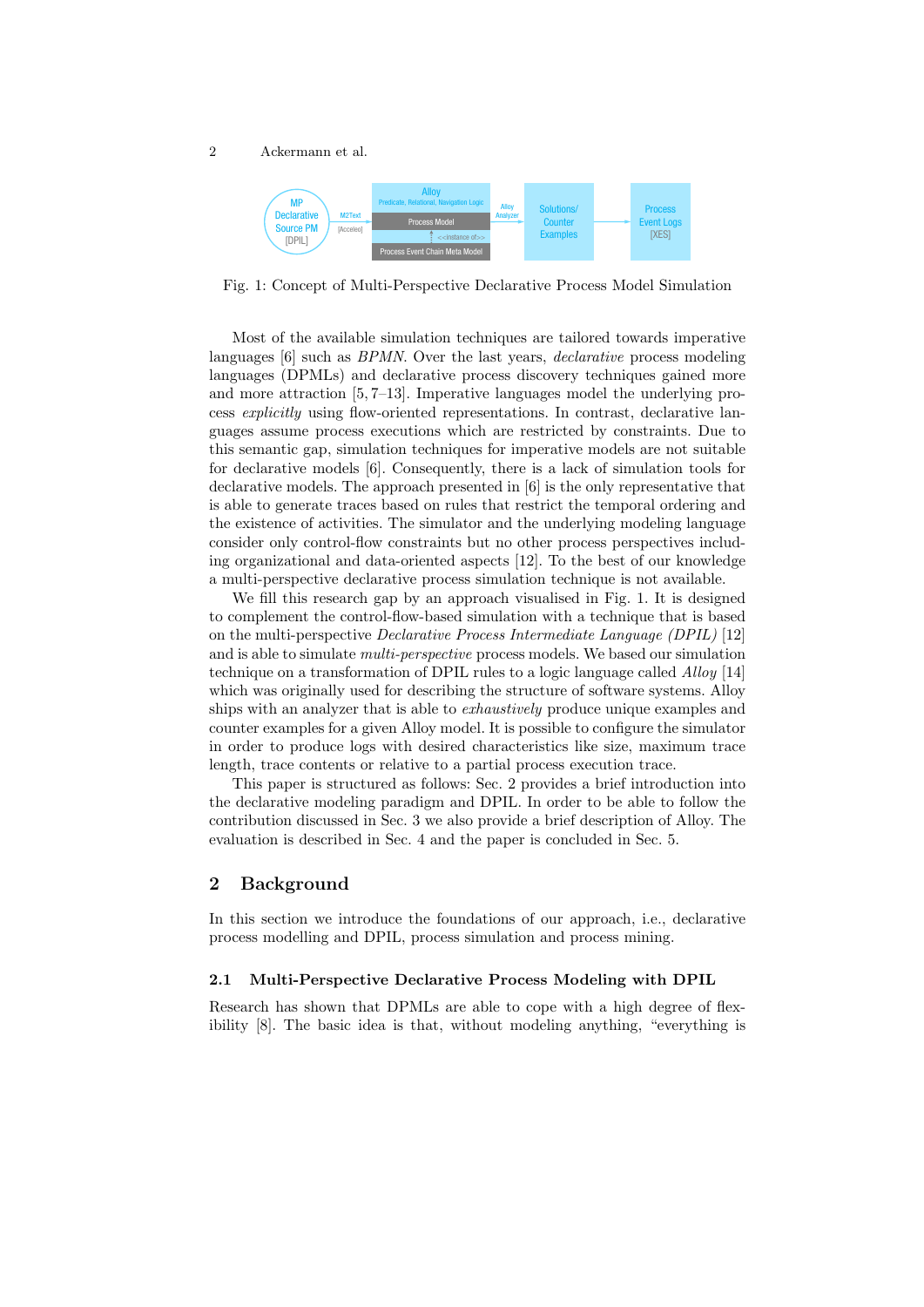| Macro          | <b>Expanded Pattern</b>                                                                        | Semantic                                                                                     |
|----------------|------------------------------------------------------------------------------------------------|----------------------------------------------------------------------------------------------|
| sequence(a,b)  | event(of $b$ at :t) implies<br>event(of a at $\lt t$ )                                         | Task b cannot be started before task<br>a has been completed.                                |
| once(a)        | event(of $a$ at : $p$ ) implies not<br>event(of a at $\langle p \rangle$ )                     | The task a only can be started if it<br>was not previously completed once al-<br>ready.      |
| consumes(c,i)  | event(of $c$ at :t) implies<br>write(of i at $\langle t \rangle$ )                             | The task c can not be started before a<br>value for the data object $i$ is present.          |
| produces(p, o) | event(of $p$ :t) implies<br>write(of $o$ at $\lt t$ )                                          | The task $p$ can not be completed be-<br>fore a value for the data object $o$ is<br>present. |
| role(a, id)    | event(of a by : <i>id</i> ) implies relation(<br>subject id predicate has Role<br>object $r$ ) | The task a must be performed by a<br>process participant having the role id.                 |
| binding(a,b)   | event(of b by : id) implies<br>event (of a by $id$ )                                           | The tasks a and b must be processed<br>by the same identity.                                 |

Tab. 1: Basic set of multi-perspective macros of the DPIL language

allowed". To restrict this maximum flexibility, DPMLs allow for formulating constraints which form a forbidden region for process execution paths. Independent from a specific modelling paradigm different perspectives on a process exist. The organizational perspective deals with the definition and the allocation of human and non-human resources to activities. Another perspective is dataoriented and deals with restrictions regarding the data flow. The Declarative Process Intermediate Language (DPIL) [12] is a declarative process modelling language that is, unlike other declarative languages multi-perspective, i.e., it allows for representing several business process perspectives, namely, control flow, data and especially resources. The expressiveness of DPIL and its suitability for business process modelling have been evaluated [12] with respect to the wellknown Workflow Patterns and in industry projects, e.g. the Competence Center for Practical Process Management. DPIL provides a textual notation based on the use of macros to define reusable rules, shown exemplarily in Tab. 1. Instead of explaining the macros in isolation, we discuss them using the example process model of Fig. 2 which shows a simple process for trip management in DPIL.

The process model states, for instance, that it is mandatory for all applicants to produce the application document for a business trip before it can be approved (produces and consumes). Means of transport and accommodations can only be booked after the application has been approved (sequence). Every task except booking accommodations and means of transport can be performed at most once (once). The latter can be executed multiple times in order to allow, e.g., for flights with stopover and multiple accommodations per trip. The task Approve application must be performed by a resource with the role Administration. Additionally it is required that the same person – here the applicant – books the flight and the accommodation (binding). In the described setting there is no secretary which is why the applicant is also responsible for collecting the tickets and for archiving the collected documents. A process instance is finished as soon as the tickets are collected and all documents are archived (milestone).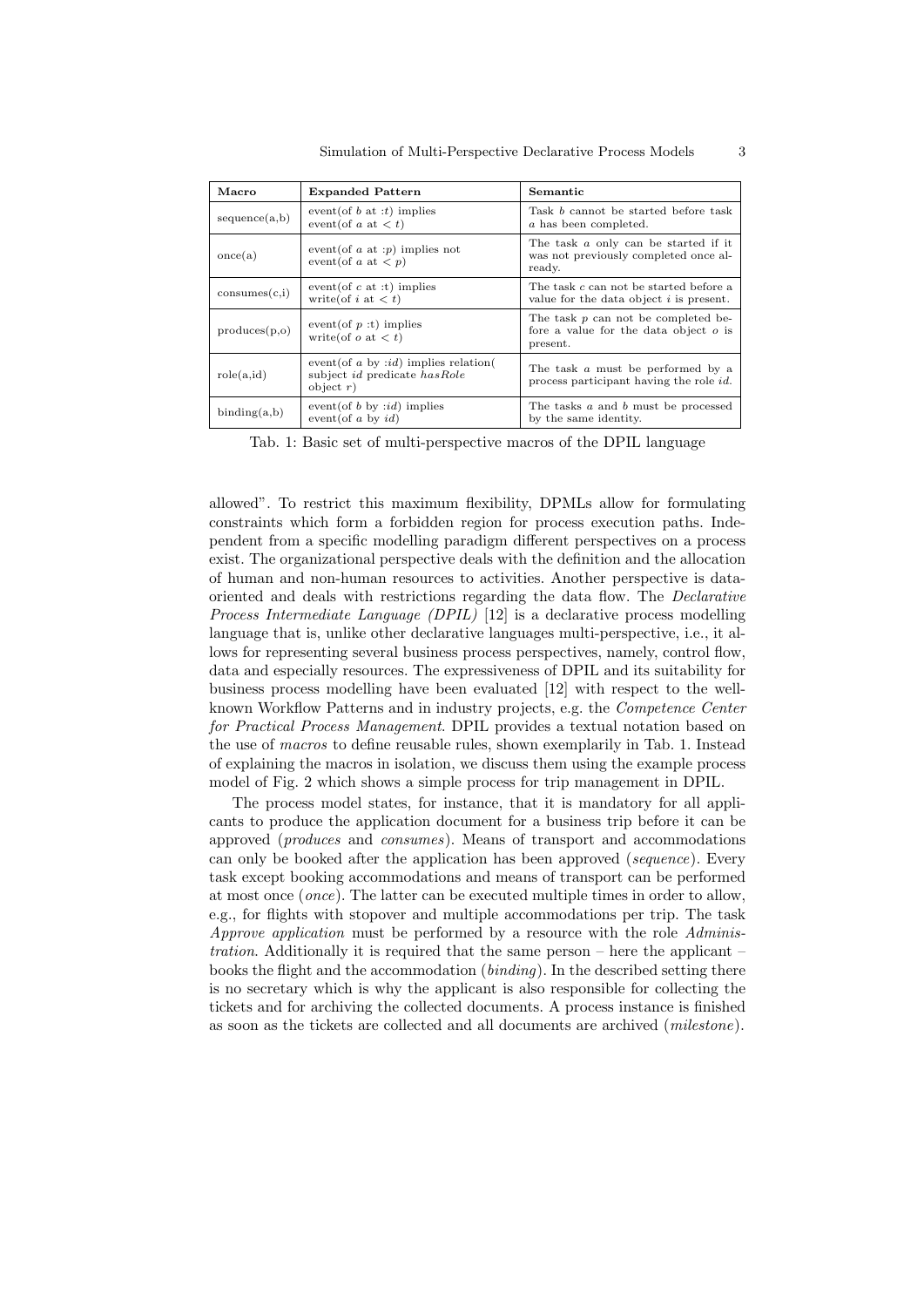```
use group Administration
process BusinessTrip {
   task Apply for Trip
    task Approve application
    task Book means of transport
    task Book accommodation
    task Collect tickets
    task Archive documents
    document Application
    document TicketCollection
    ensure produces(Apply for Trip, Application)
    ensure produces(Collect tickets, TicketCollection)
    ensure consumes(Approve application, Application)
    ensure consumes(Archive documents,Application)
    ensure consumes (Archive documents, TicketCollection)
    ensure sequence(Approve application, Book means of transport)
    ensure sequence(Approve application, Book accommodation)
    ensure sequence(Book means of transport, Collect tickets)
    ensure sequence(Book accommodation, Collect tickets)
    ensure once(Apply for Trip)
    ensure once(Approve application)
    ensure once(Collect tickets)
    ensure once(Archive documents)
    ensure role(Approve Application, Administration)
    ensure binding(Book means of transport, Apply for Trip)
    ensure binding(Book accommodation, Apply for Trip)
    ensure binding(Collect tickets, Apply for Trip)
    ensure binding(Archive documents, Apply for Trip)
    milestone "Done": event(of Collect tickets) and event(of Archive documents)
}
```
Fig. 2: Process for trip management modeled with DPIL

## 2.2 Alloy in a Nutshell

Alloy is a declarative language for building models that describe structures with respect to desired restrictions. We first provide a concise and pragmatic description of Alloy's language features: A signature  $(sia)$  is similar to a class in objectoriented programming languages (OOPLs). It can be abstract and quantified. A fact is comparable to *invariants* in the Object Constraint Language (OCL) [15] and allows for specifying non-structural constraints. A function  $(fun)$  is a parameterizable snippet of re-usable code, that has a return type and performs computations based on the given parameter values. A predicate (pred) is comparable to a function but with the limitation that its return type is always a boolean expression. An additional major difference is that Alloy is able to run a predicate, which means that the analyzer tries to find models for which that predicate holds. An assertions (assert) can be used in combination with check commands to test model properties. The body of facts and assertion share the same syntax but in contrast to the former, the analyzer tries to find counter examples for a particular assertion. For further information about the general Alloy syntax we would like to refer to the dedicated literature [14].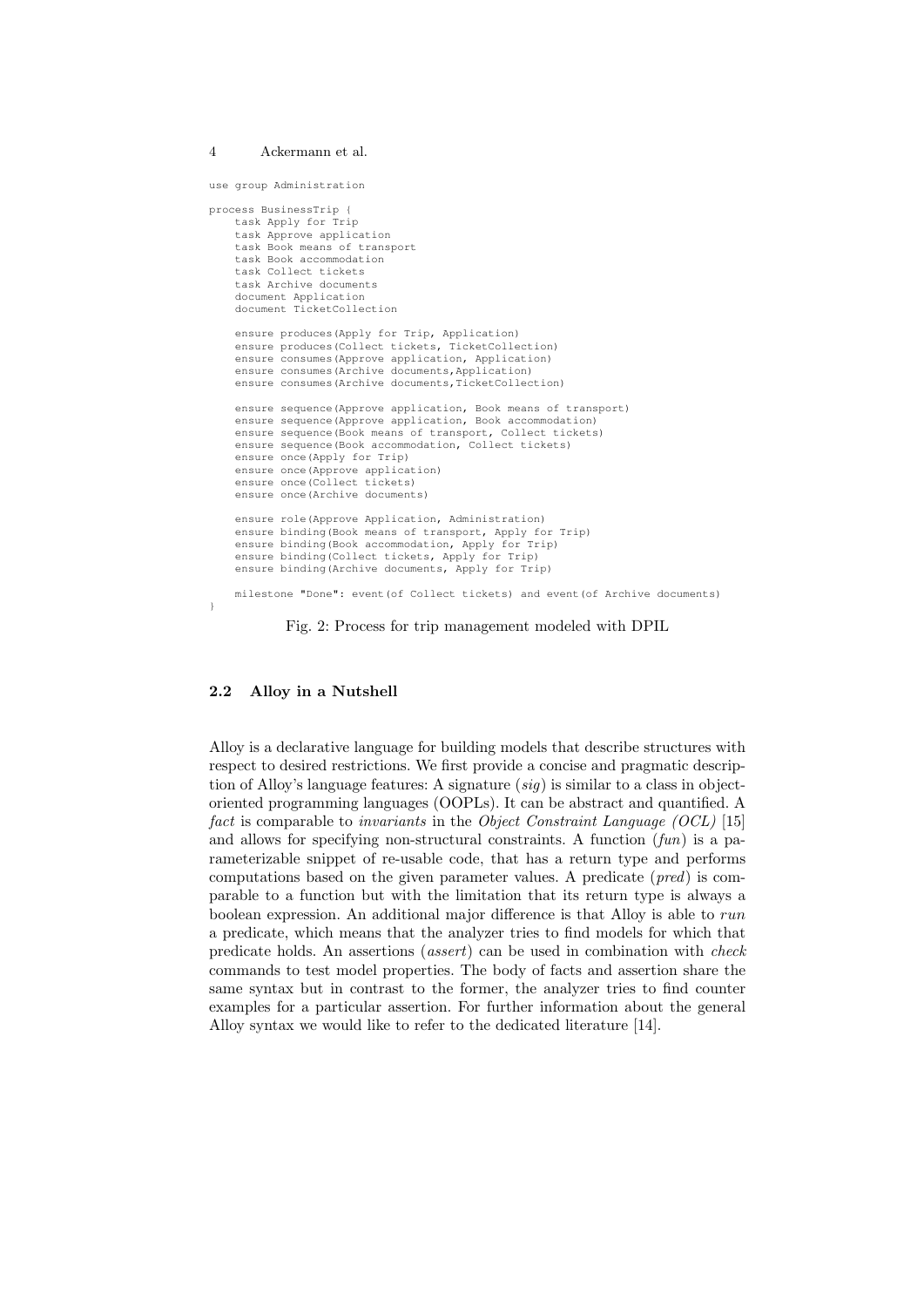## 3 Simulation of DPIL models with Alloy

Due to Alloy's declarative nature, it can be used to represent a declarative process model. The correspondence between DPIL and Alloy as well as a mapping are described within this section, starting with a concise characterization.

#### 3.1 Requirements and Functional Characteristics

Process simulation is used for the analysis of properties in order to avoid an expensive observation of process executions [1]. Our approach provides process analysis support through event log generation. We identified the following requirements based on the introductory simulation purpose:

- Distinctness. Distinctness means to avoid redundant traces. This feature keeps the set of examples as small as possible. Without this feature a log can grow enormously without enhancing information content; its growth then worsen its performance and clarity.
- Exhaustiveness. This feature guarantees that all possible process execution paths of a defined maximum length are considered.
- $–$  *Determinism.* Determinism says that parts of the log can be replicated according to user defined settings. This is needed to specifically weight alternative execution paths.
- Multi-perspectivity. Processes are constituted by multiple perspectives [12]. These perspectives must be identifiable in a process log.
- Context-awareness. This property allows to analyze traces taking into account particular process states. Such a process state might depict a certain (partial) execution path; the log then should be analyzed whether there are processes coinciding with that execution path. For instance, if such an execution path depicts the beginning of a process trace, this analysis ascertains whether this process will eventually terminate (i.e. a process trace must be found that shows this prefix and reaches an end state).
- Reversibility. It can be useful to generate traces that explicitly violate process specifications (counter examples). From cognitive science we adopt that counter examples are good for gaining understanding (here: of processes) [16].

By basing the simulation on Alloy [14] the first two properties, distinctness and exhaustiveness, are guaranteed. As a consequence, determinism is incidentally achieved, too. The remaining two characteristics are explained further in Sec. 3.4.

#### 3.2 Process Event Chain Meta-Model

Our approach currently focuses on three process perspectives which describes  $(i)$ the temporal and existential relations between tasks (functional and behavioral perspective), (ii) the involvement of resources (organizational perspective), and (iii) data dependencies (data perspective). Due to this limited scope we are able to treat activity executions as atomic and, therefore, do not have to take into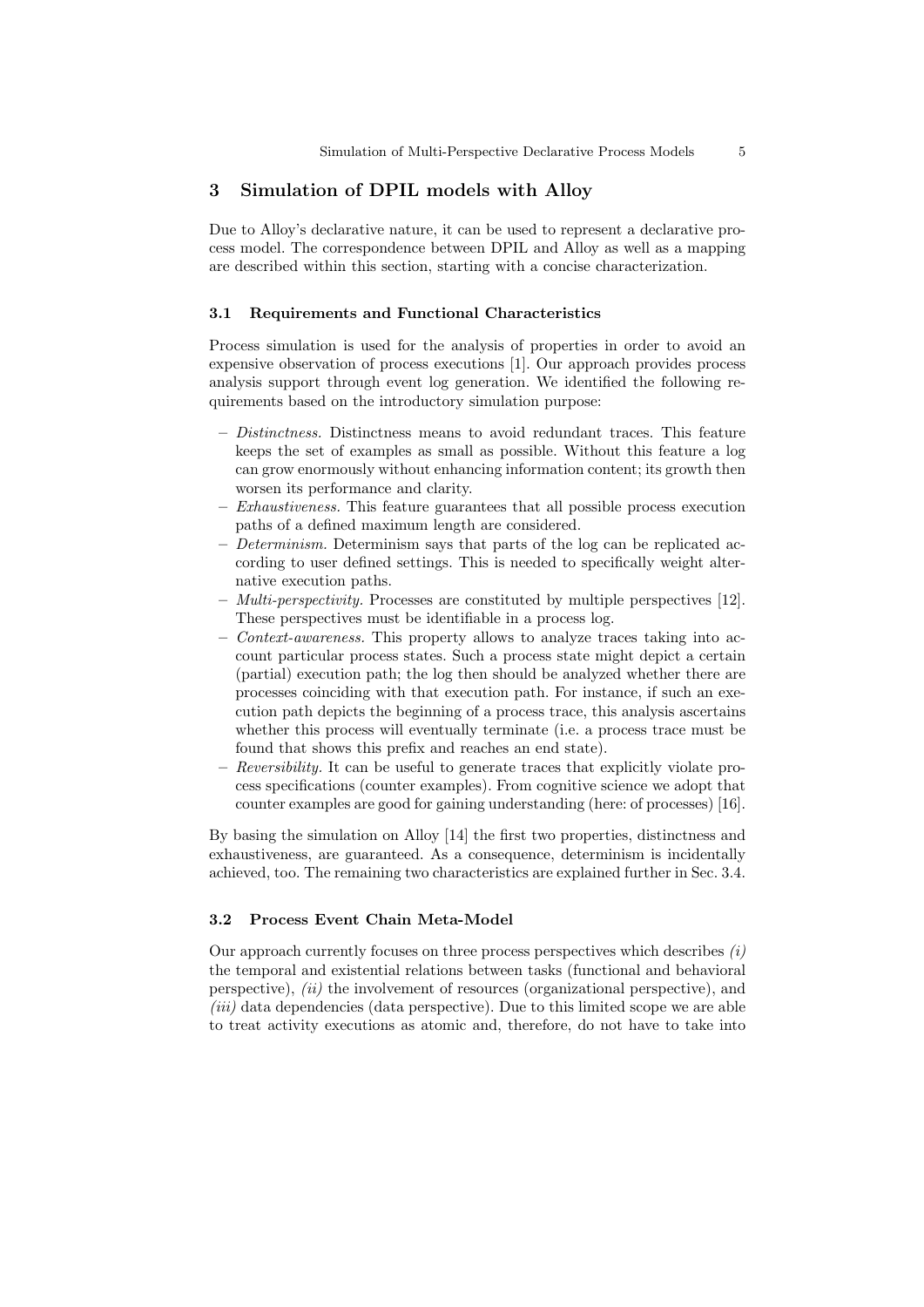```
module orgmetamodel
   2 open processEventChain_commons
    abstract sig Relation
 subject: one Element,
6 object: one Element,
            predicate: one RelationType
 8 }
    abstract sig Element extends AssociatedElement {}
10 abstract sig Identity extends Element{}
    abstract sig Group{} extends Element{}
12 abstract sig RelationType{}
```
Listing 1.1: Organizational Meta-model

account the usual activity lifecycle. In Alloy we defined our meta model for traces in form of process event chains (PECs) in three modules. Two of them are shown in Lst. 1.1 and Lst. 1.2. Both of them are based on another module providing only one signature, called  $sig$  *AssociatedElement* $\{\}$ . This signature serves as an interface for extending the meta-model with additional process elements like variables or even elements of new perspectives like operations.

Lst. 1.1 is the Alloy implementation of the well known organizational metamodel introduced in [17]. The first line defines the module name. Afterwards, we make the mentioned *AssociatedElement* available by opening the containing module. Line 4-8 allows for the definition of hierarchically structured relations where process resources [18] may be involved in based on a *subject-predicate*object-notation. An example would be: John (subject) hasRole (predicate) Admin (object). In our corresponding Alloy-based process model we need four additional signatures in order to represent an instance of this relation – one for Relation itself and one for each of the contained fields.

The structure of PECs was mainly motivated by the log structures discussed in [19] as well as related literature and is described in Lst. 1.2. After defining the module name we make the two previously described modules available (line 2 and 3). The lines 5-17 describe the structural and the remaining lines describe the non-structural properties of a PEC.

From the perspective of object-oriented programming  $PEvent$  is an abstract class for a general discrete event, including a field declaration for the unique  $(disj)$  position. The latter defines the position of the event in the PEC. Alternatively, a more intuitive implementation would be a *Linked List*. However, our performance tests showed that the proposed variant is much faster. The signatures in line 7 and 8 are unique (keyword one) and denote the beginning and the completion event of a process execution. Line 9 introduces the more interesting TaskEvent denoting an activity execution and comprising an integer which is the inherited position as well as associated information like the executed  $Task$ (cf. line 13) and the assigned organizational resource. The Task signature is abstract and is extended in the actual Alloy process model in order to represent concrete tasks (cf. 2). In order to distinguish between different activity types like manual and automated tasks, the TaskEvent signature is abstract, too.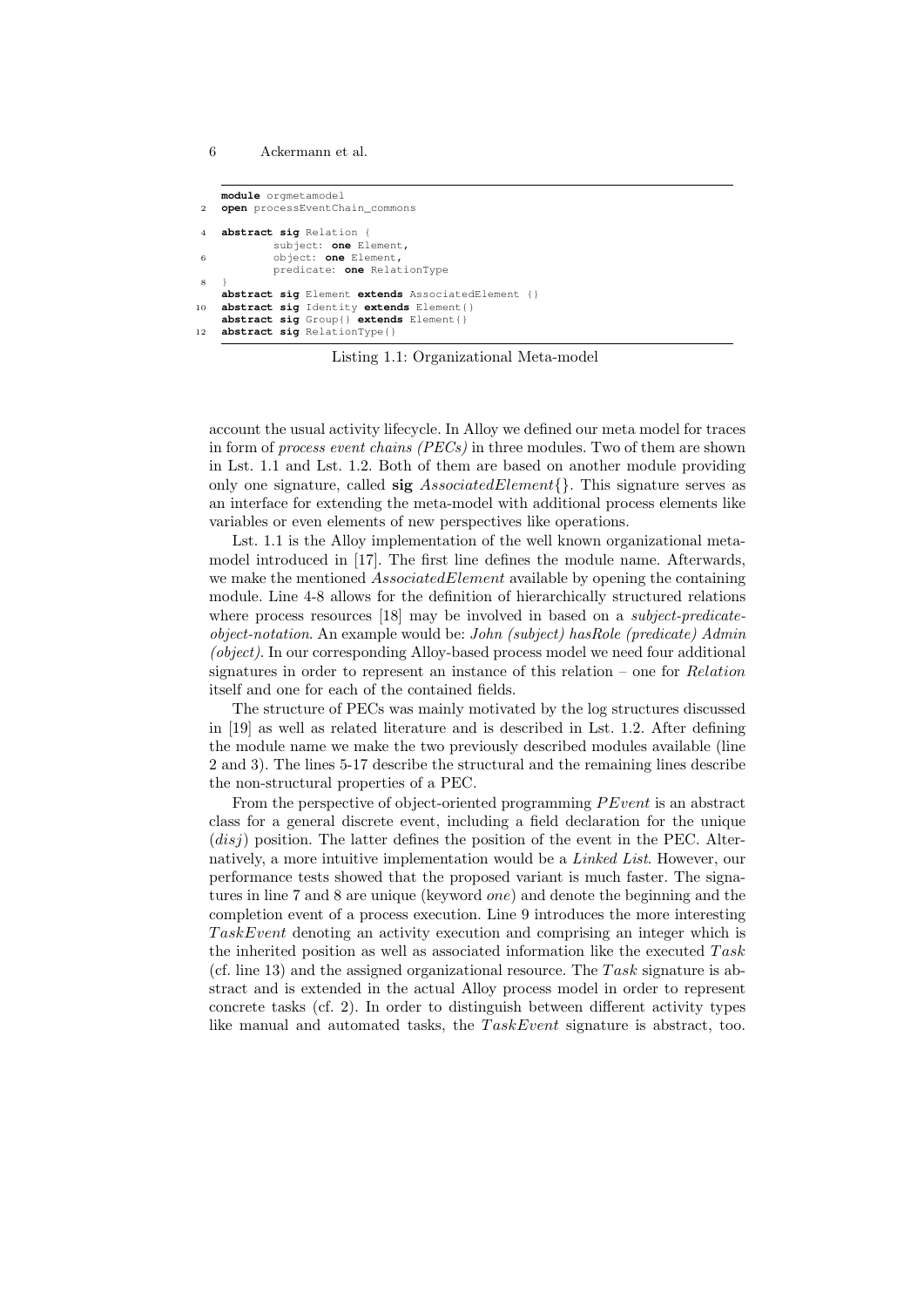```
module processEventChain_noLifecycle_multiperspect_IntBased_new
2 open processEventChain_commons
    open orgmetamodel
 4
     // Signatures: Process Chain Element Structure
6 abstract sig PEvent { pos: disj Int }
    one sig StartEvent extends PEvent{}{}
    8 one sig EndEvent extends PEvent{}{}
    abstract sig TaskEvent extends PEvent { assoEl: some AssociatedElement }{
10 \#(Task & assoEl) = 1 }<br>sig HumanTaskEvent extends TaskEvent{}{
12 \#(Identity & assoEl) = 1 }
    abstract sig Task extends AssociatedElement{}
14 abstract sig DataObject {}
    abstract sig DataAccess extends AssociatedElement{ data: one DataObject }
16 abstract sig WriteAccess extends DataAccess{}
18 // Facts: Additonal non-structural constraints<br>
fact { \forall intVal: Int • intVal > StartEvent.pos
            fact { ∀ intVal: Int • intVal ≥ StartEvent.pos }
20 fact { ∀ e: (PEvent - StartEvent - EndEvent) •
             e.pos < (StartEvent.pos + #TaskEvent + 1) }
22 fact { EndEvent.pos ≤ (StartEvent.pos + #TaskEvent + 1) }
    fact { ∀ assoEls: (AssociatedElement - Group) •
24 assoEls in TaskEvent.assoEl }<br>fact { \forall do: DataObject • do in DataA
           fact { ∀ do: DataObject • do in DataAccess.data }
26 fact { \forall te: TaskEvent • #(te.assoEl & Group) = 0
28 // Utility Functions
    fun exist(asso: AssociatedElement): set TaskEvent {
30 { te: TaskEvent • asso in te.assoEl } }
    fun inBefore(curE: TaskEvent, asso: AssociatedElement): set TaskEvent {
32 { te: TaskEvent • te.pos < curE.pos and asso in te.assoEl } }
    fun roleOf(id: Identity)
34 { g: Group • some r: Relation • r.subject=id and r.object in Group } }
    fun dAccess(d: DataObject, type: DataAccess): one DataAccess {
36 { da: DataAccess • da in type and d in da.data } }
```
Listing 1.2: Process Event Chain Meta Model

In line 11  $Human TaskEvent$  is used to represent a manual task and it consequently extends the  $TaskEvent$  signature. Both signatures have an appended fact which also could be formulated using an additional  $fact$  statement which is only a matter of personal preferences [14]. The appended facts ensure that a  $TaskEvent$  encapsulates exactly one task (line 10) and one executing resource (line 12). The lines 14-16 encode the functionality to specify data objects and write accesses to these data objects. We decided to extend a more general access type (DataAccess) in order to allow for extending the meta-model with different access types like read accesses.

The lines 19-21 ensure that a process event chain starts with a *StartEvent* (line 19) and ends with an EndEvent (lines 20-21) and consequently force all  $TaskEvents$  to occur in between. The third fact ensures that the position increment between two consecutive tasks is 1. The remaining three facts ensure that the solver only generates process elements that are "used" in at least one event (lines 23-25) and prevents all events from containing information about organizational structures (line 26).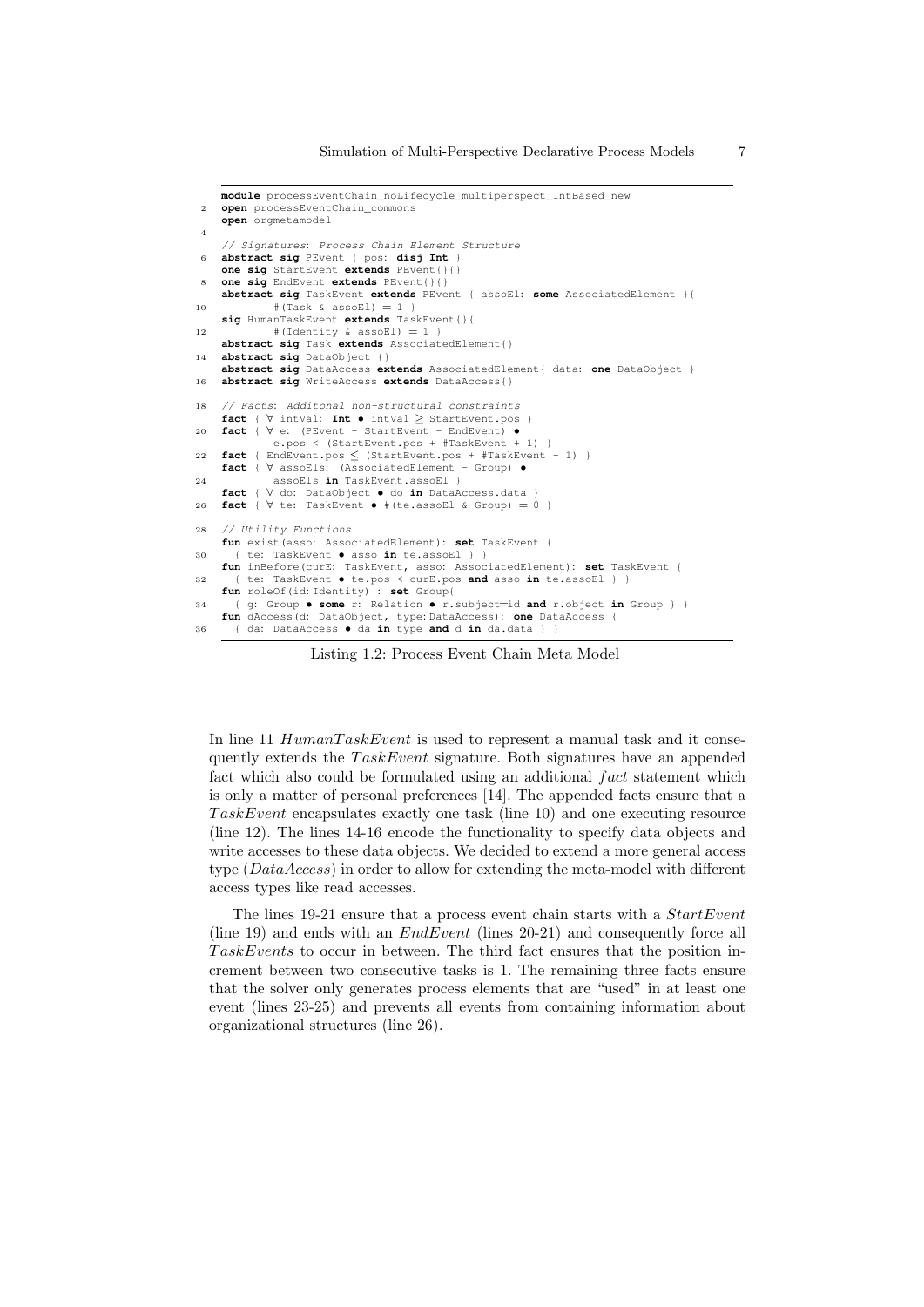| <b>DPIL</b>       | Alloy                                                                                                                                            |
|-------------------|--------------------------------------------------------------------------------------------------------------------------------------------------|
| task T            | sig T extends Task{}                                                                                                                             |
| use group G       | sig G extends Group{}<br>one sig HasRole extends RelationType {}<br>abstract sig IsG extends Relation {} {<br>$object = G$<br>predicate =HasRole |
| document d        | sig d extends DataObject{}<br>sig Write_d extends DataAccess{}{ data =d }                                                                        |
| sequence(T, U)    | <b>fact</b> { $\forall$ e: TaskEvent $\bullet$ U <b>in</b> e.assoEl $\rightarrow$ #inBefore[e,T]>0 }                                             |
| produces(T, d)    | fact { $\forall$ e: TaskEvent.T in e.assoEl<br>$\rightarrow$ dAccess[d, WriteAccess] in e.*assoEl }                                              |
| consumes $(T, d)$ | fact { $\forall$ e: TaskEvent. in e.assoEl<br>$\rightarrow$ #inBefore[e,dAccess[d,WriteAccess]] > 0 }                                            |
| once(T)           | fact { lone e: TaskEvent.T in e.assoEl }                                                                                                         |
| role(T, r)        | <b>fact</b> { $\forall$ e: TaskEvent $\bullet$ e.task=A $\rightarrow$ r <b>in</b> roleOf(e.executor) }                                           |
| binding $(T, U)$  | fact { $\forall$ e, f: TaskEvent. T in e.assoEl and U in f.assoEl<br>$\rightarrow$ #((e.assoEl & Identity) & f.assoEl) =1 }                      |
|                   |                                                                                                                                                  |

milestone event(T) **fact** { <sup>∀</sup>e: TaskEvent•#exist[T]=<sup>1</sup> **and** #(T&e.assoEl)=<sup>0</sup> →**not**(e.pos>exist[T].pos) }

Tab. 2: Mapping: DPIL - Alloy

The first two utility functions collect all  $TaskEvents$  that involve the overall execution of a given task (lines 29-30) or before (lines 31-32) a given event. The function  $roleOf$  calculates all roles a particular resource has. The last function identifies the concrete  $DataAccess$  signature for the given  $DataObject$  and type.

#### 3.3 Transformation of DPIL models to Alloy

After providing a meta-model for process event chains, we now discuss how to transform a DPIL model into an Alloy model that contains all restrictions for *valid* process event chains. This involves two major steps:  $(i)$  Creating signatures for tasks, roles and identities that fulfill these roles, data objects and access objects and  $(ii)$  translating the DPIL rules to Alloy facts (cf. Tab. 2).

Tasks are modeled through the definition of a new signature that extends the existing Task signature from the meta model. The same is applicable to DPIL's usegroup but with the extension of the Group signature instead. Additionally a new Relation signature is created in order to be able to easily assign a role to the desired resources *(Identity* in our meta-model). Using this mapping it is only possible to represent flat organizational structures like resource-role associations. However, based on the generic organizational meta-model shown in Lst. 1.1 it would be possible to model hierarchical structures, too. A DPIL document is mapped to a new signature extending the existing  $DataObject$  signature. In order to type data accesses, we additionally extend the DataAccess signature.

DPIL rules are modeled as Alloy  $facts.$  They are specified in a declarative style through first selecting atoms that belong to particular signatures. Using the logical *implication*  $(\rightarrow)$  operator allows for specifying rule activation conditions (left part) and validity conditions (right part). In order keep the rules concise, we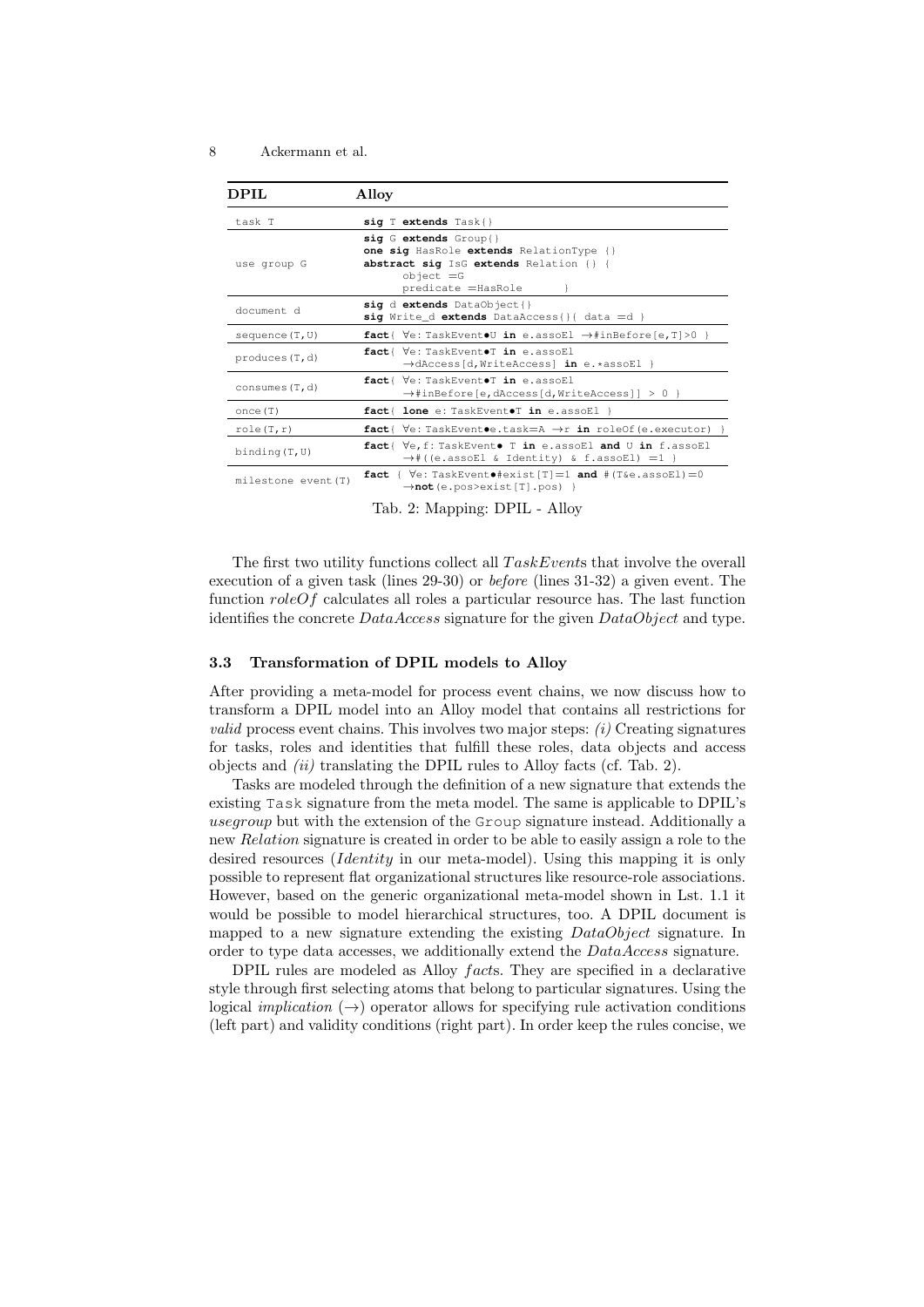make use of the functions contained in the process event chain meta model, e.g.  $inBefore$  and  $roleOf$ . The current simplified milestone transformation considers milestones that can be reached through the execution of particular activities. Since *facts* are connected via conjunction we can generate one fact per activity execution that is observed by a milestone rule.

#### 3.4 Simulation Configuration

There are two simulation parameters that are required in most cases [6]:  $(i)$ The number of simulated traces  $(N)$  and  $(ii)$  the maximum trace length  $(L)$ . Restricting the log size in terms of the number of traces is necessary to be able to provide a reproducible setting for trace generation. The number of events per trace should be restricted due to the reason that process models might allow for executing an activity arbitrarily often. This means that the simulation would not necessarily terminate in all cases. Furthermore, the aspect of reproducibility is also influenced by the trace length. Beside these essential simulation boundaries additional parameters may be useful, dependent on the simulation purpose. Though we are not able to determine the purpose for simulating a DPIL model, this section describes configurations for three simulation types:  $(i)$  Trace generation,  $(ii)$  context-aware simulation and  $(iii)$  property testing.

Using Alloy trace generation can be implemented by introducing an empty predicate (sim) and configuring a run command. This can be done according to the following template: run sim for [L]  $TaskEvent$ , [B] Int. The introduced length parameter L can be configured directly through a scope restriction for  $TaskEvents$ . Since we identify the position of an event in the process event chain via an index, we also have to provide the number of integer values to generate. This is done via the *bitwidth* parameter B. The Analyzer then generates integer values in the codomain of  $\left[\frac{-2^B}{2} + 1, \frac{2^B}{2}\right]$  $\left[\frac{p^B}{2}\right]$ . Hence, *B* can be calculated directly according to  $B = [Id L]$ . Via collecting all unique results produced by the Alloy analyzer the desired amount of traces can be obtained.

Here, a context-aware simulation means that the simulation is not started at the beginning of a particular process but "somewhere between" the start and the end of the process. An example application is to check the satisfiability assuming a particular process state and to generate all traces that remain. This can be implemented by adding a *fact* for each assumed event that already happened and assigning a fixed position as well as *AssociatedElements* to an event at this position. The position can be calculated generically based on the position of the StartEvent. The simulation can be started using a run command, too.

A hypothesis is an assumption regarding structure and contents of a trace. In order to check hypotheses they have to be transformed into predicates. A predicate can be checked in an assertion. Instead of using a run command the check command has to be used but the parameters are the same. Running the analyzer results either in counter examples proving that a hypotheses are wrong or does not provide any result and, thus, corroborates a hypotheses. With this mode selected properties of the source model can be tested.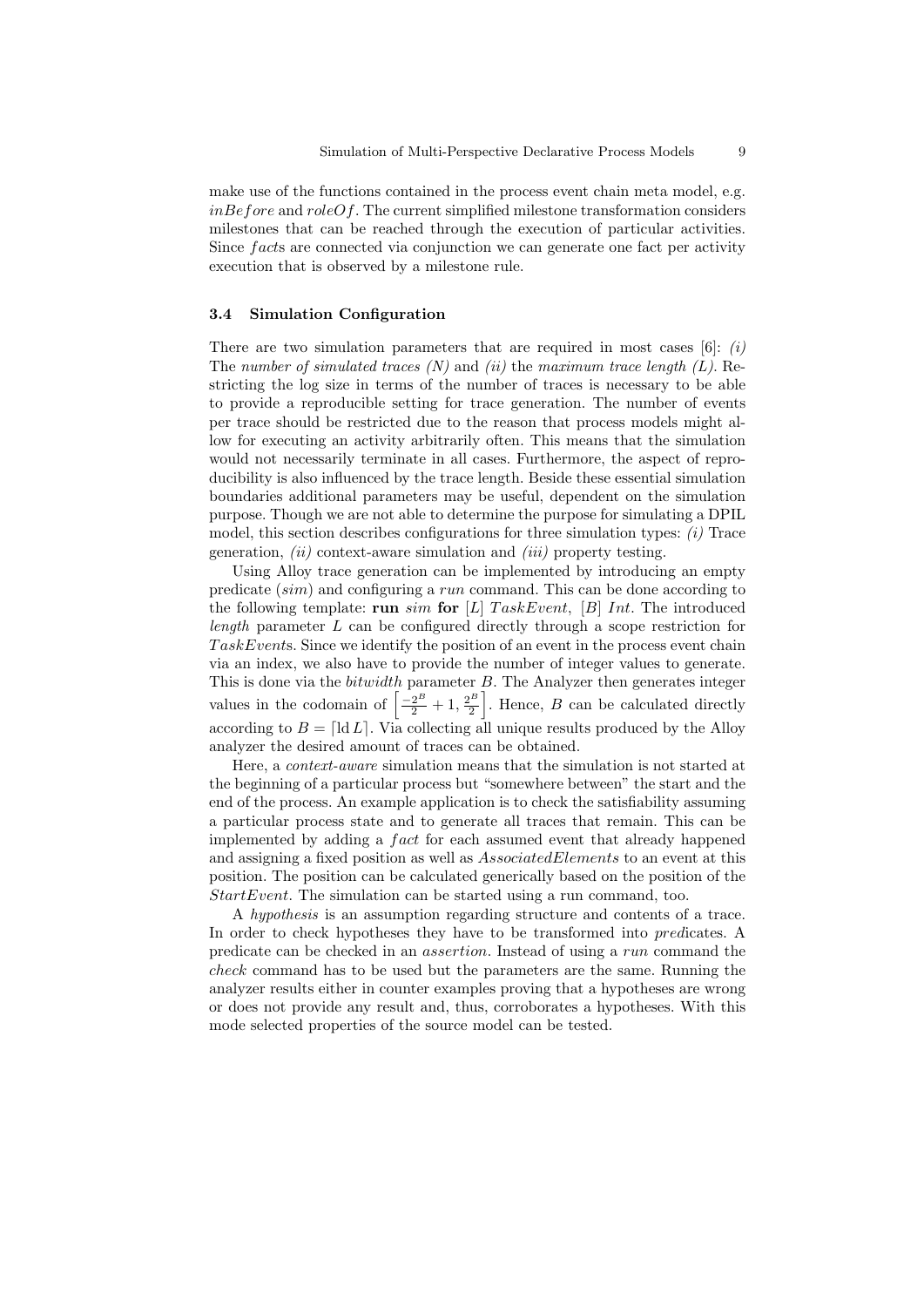# 4 Implementation and Evaluation

In order to evaluate the simulation approach efficiently, we implemented a modelto-text transformation using  $Acceleo<sup>1</sup>$  in order to automatically translate DPIL models into Alloy. Acceleo is an implementation of the MOF Model to Text Transformation Language  $(MOFM2T)^2$  defined by the OMG. The transformation is currently based on the macros discussed in the paper at hand. The generated Alloy file is then used in our simulator implementation<sup>3</sup> to generate traces of a configurable length and amount. In order to use the logs in applications that are built upon a particular log standard, the simulator exports the traces in the eXtensible Event Stream (XES) [20] standard format. In order to evaluate the correctness of the generated traces regarding the source process model we make use of the same evaluation principle as in [6]. This means that we use a previously evaluated process mining technology and try to reproduce the original process model. For the paper at hand we utilized the DPILMiner [5]. As evaluation example we used the DPIL process model shown in Fig. 2. We configured the DPILMiner with the same set of rule templates like the simulation approach. After applying transitive reduction techniques on the extracted model, the DPILMiner reproduced exactly the source model. Additionally, we performed one property test for each Alloy representation of a DPIL rule which is comparable to unit testing. These property tests have been implemented based on assertions and the check command. Another aspect of the evaluation is the performance of the proposed simulation technique. Since the simulation time increases with higher paramterizations for the number of traces  $(N)$  and their maximum lengths  $(L)$ , we have performed several simulations of the continuous process model example with different configurations and results shown in Tab. 3.

The performance analysis shows that the computation is mainly influenced by the trace length. Furthermore, as a minor detail, we have no increase of computation time between the second and the third configuration (the time measurements in parentheses). The reason was that with a maximum trace length of 10 there are less then 100 different process event chains. For the performance analysis, we used a Dell Latitude E6430 (Core i7-3720QM with  $8 \times 2.6$ GHz, 16 GB memory, SSD drive and Windows 8 64 Bit). The simulator is implemented in Java and we used a 64-Bit JVM with a maximum memory allocation pool of 4096M. We decided to present the performance analysis without a comparison to the technique discussed in [6] because there are large functional differences. First, the approach presented in the paper at hand considers multiple perspectives, which is not possible with the technique proposed in [6]. Secondly, our approach guaranties to simulate all unique traces of a defined maximum length. Additionally our simulation technique can be used in three different modes (cf. Sec. 3.4). These major functional differences result in an increase of computation time and in a significant decrease in terms of scalability. Thus, we can say that

<sup>1</sup> Download: http://www.eclipse.org/acceleo, last access: June 6, 2016

<sup>2</sup> Standard: http://www.omg.org/spec/MOFM2T/1.0/, last access: June 6, 2016

<sup>3</sup> Screenshot and Download: http://mps.kppq.de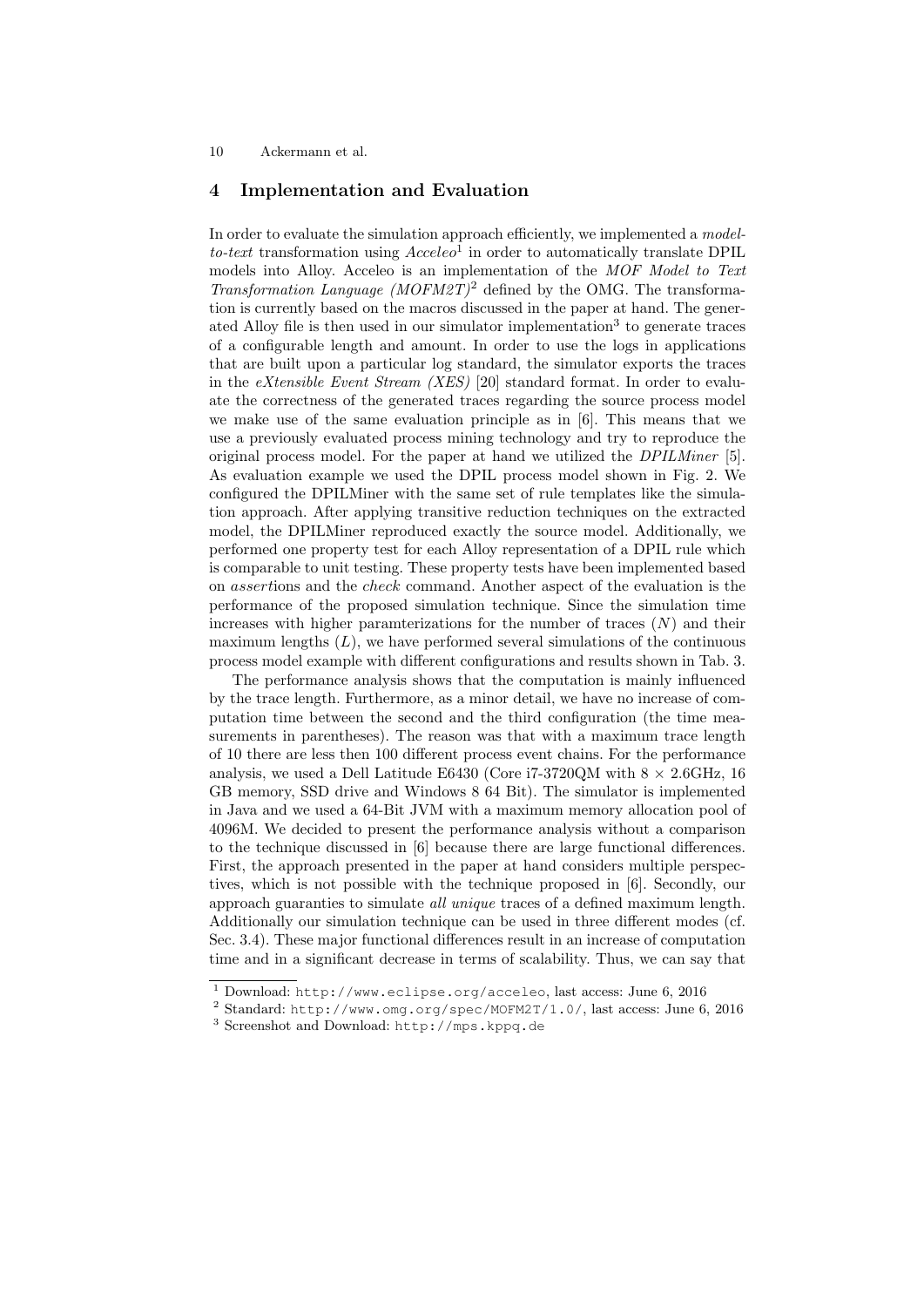| L  | N    | Time in s | L  | N    | Time in s |
|----|------|-----------|----|------|-----------|
| 10 | 10   | 1.9       | 50 | 10   | 364.9     |
| 10 | 100  | (2.4)     | 50 | 100  | 389.9     |
| 10 | 1000 | (2.4)     | 50 | 1000 | 555.8     |
| 20 | 10   | 17.4      | 60 | 10   | 627.3     |
| 20 | 100  | 21.3      | 60 | 100  | 649.5     |
| 20 | 1000 | 52.8      | 60 | 1000 | 871.5     |
| 30 | 10   | 65.8      | 70 | 10   | 1167.1    |
| 30 | 100  | 71.8      | 70 | 100  | 1271.5    |
| 30 | 1000 | 122.3     | 70 | 1000 | 1697.0    |
|    |      |           |    |      |           |

Tab. 3: Performance Analysis

40 | 10 | 159.0 | 80 | 10 | 2038.8 40 | 100 | 180.0 | | 80 | 100 | 2194.3 40 | 1000 | 300.0 | 80 | 1000 | 2733.5

the approach presented in [6] should be used if you need event logs with longer traces that reflect the plain control flow. If the particular application involves multiple perspectives, and either the trace length is rather low or the computation time is not a main concern we suggest to use the presented technique.

## 5 Conclusion and Future Work

In the paper at hand, we discussed a process simulation technique which can be used to generate exemplary execution traces for a given process model in order to support business process management. There is only one comparable approach and this considers only plain control-flow models. Our proposed simulation approach primarily focuses on models that consider the behavioral, the organizational, and the data-oriented perspective. Additionally to the generation of exemplary traces, the simulation can be used in two additional modes, i.e.  $(i)$  context-aware simulation and  $(ii)$  property testing. Both modes can be used for targeted process analysis or gaining a deeper general understanding of the underlying process. A generic meta-model for process event chains and an independent logic framework called Alloy opens the opportunity for extensions. An open issue is the rather low simulation performance and scalability in the case of longer process event chains. Similar to general purpose programming languages, the same functionality can be developed more or less efficiently, dependent on the programming style. Consequently, there is a huge potential for performance optimization, e.g. the order of set joins which is a known issue in databases. Hence, we are currently planning a major evaluation study in order to get a better idea of the driving factors for scalability. Another limitation is the small set of supported rule templates (macros). In order to check Alloy's applicability we formed the set as heterogeneous as possible. Thus, extending this initial set of macros should be rather straightforward.